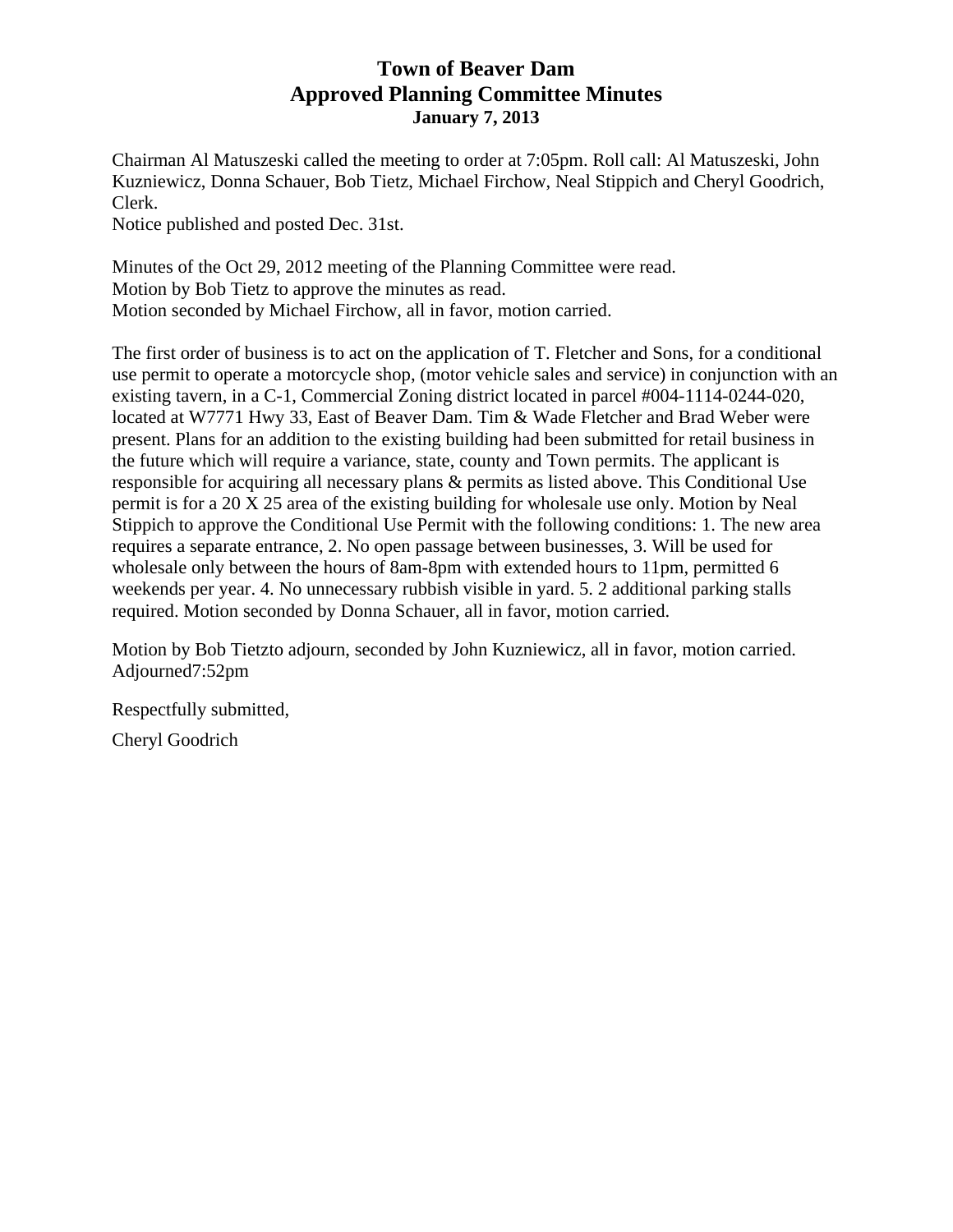## **Town of Beaver Dam Approved Planning Committee Minutes April 29, 2013**

Chairman Al Matuszeski called the meeting to order at 7:05pm. Roll call: Al Matuszeski, John Kuzniewicz, Donna Schauer, Bob Tietz,Neal Stippich, Larry Braker, and Clerk, Cheryl Goodrich.

Notice published and posted April 22nd.

Minutes of the Jan. 7, 2013 meeting of the Planning Committee were read. Motion by Donna Schauer to approve the minutes as read. Motion seconded by Bob Tietz, all in favor, motion carried.

The first order of business is to act on the application of Deanna Tobak for a Conditional Use permit to operate a pet grooming business located at N7019 S. Crystal Lk Rd. Deanna Tobak was present and stated she would be running the business in the basement of her home. The property is zoned A-2. Motion by Neal Stippich to approve the Conditional Use Permit with approval of the Town Board. Motion seconded by John Kuzniewicz, all in favor, motion carried.

The second order of business is to act on the application of Polly Dake-Jones, agent for Canine Solutions, for a Conditional Use permit to operate a dog training business, located at 1227 Madison St. Polly and Lisa Jones were present and stated training will not require any sort of boarding of dogs. Polly and Lisa are state certified trainers. Days of operation will be Tuesday-Thursday, Saturday and possibly Sunday. Motion by Donna Schauer to approve the conditional use permit. Motion seconded by Bob Tietz, all in favor, motion carried.

Motion by Larry Braker to adjourn, seconded by John Kuzniewicz, all in favor, motion carried. Adjourned 7:21 pm

Respectfully submitted,

Cheryl Goodrich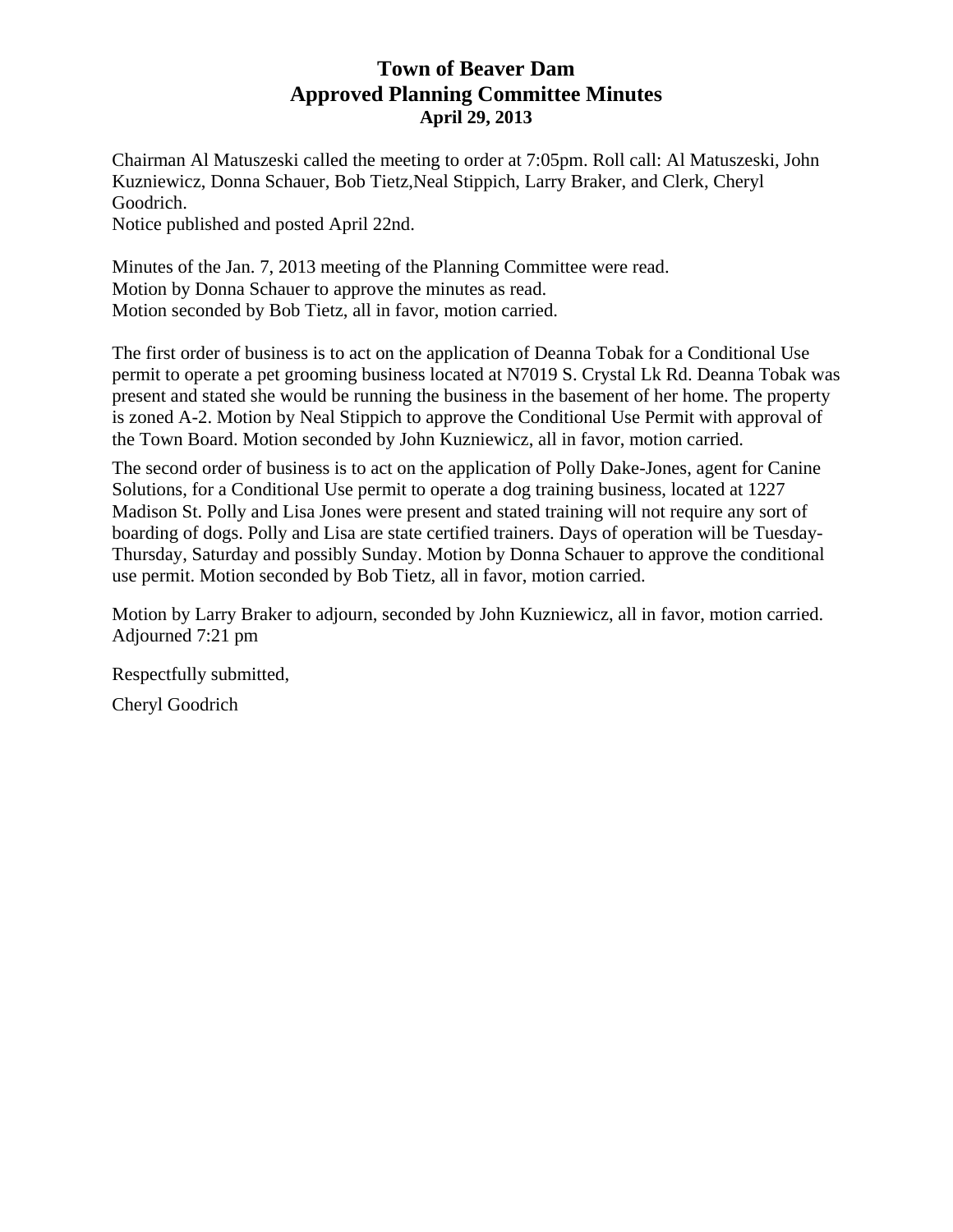## **Town of Beaver Dam Approved Planning Committee Minutes July 29, 2013**

Chairman Al Matuszeski called the meeting to order at 7:00 pm. Roll call: Al Matuszeski, John Kuzniewicz, Bob Tietz, Larry Braker, Bob Ganske, Michael Firchow, Tom Zeamer and Clerk, Cheryl Goodrich.

Notice published and posted July 22nd.

Minutes of the April 29, 2013 meeting of the Planning Committee were read.

Motion by Bob Tietz to approve the minutes as read. Motion seconded by John Kuzniewicz, all in favor, motion carried.

The first order of business is to act on the application of Vintage Parts, agent for Karen Maron, to rezone parcel #004-1114-0731-00 that currently consists of both Conservancy and Commercial zoning, to an I-1 Industrial zoning district, located on Iron Rd. Brody Richter, representative for Vintage Parts, stated the land will have a crusted gravel base, gravel base will be added to enlarge if/when needed. Parts to be stored in that open air area will be large auto, farm and construction parts. Zoning/Plans were approved at the County level. Motion by Bob Ganske to recommend to the Town Board to approve the rezoning as stated above pending the Towns Attorney approval that the following conditions can be enforced with the approval. 1. Industrial zoning would be for Vintage Parts only and if Vintage sells in the future they must return the zoning to Commercial. 2. Plantings on the north side to be double staggered rows of Arborvitae. 3. Be sure to apply proper vision corners at the driveway. Motion seconded by Larry Braker. Yah, Larry Braker, Bob Tietz, Bob Ganske. Nay, Al Matuszeski, John Kuzniewicz. Michael Firchow abstains. Motion carried.

 The second order of business is to act on the application of MSA, agent for the Charlotte Kehl Estate, for a Minor Land Division/Letter of Intent and a Conditional Use Permit to allow a nonfarm residence in an A-2 Zoning district, for parcel #004-1114-1932-000, located at W9610 Canary Rd. Dick Leistekow of MSA stated they would add a deed restriction that the outlot be sold with the created parcel. Motion by John Kuzniewicz to recommend to the Town Board to approve the minor land division pending an approved variance. Motion seconded by Bob Tietz, all in favor, motion carried. Motion by John Kuzniewicz to approve the Conditional Use Permit. Motion seconded by Bob Tietz, all in favor, motion carried.

Third order of business is to discuss the Planning Committee having the authority to approve minor land divisions that exceed the present 1.5 acre maximum lot size without involvement of the Board of Appeals. Discussion on special situations with land divisions in A-1  $\&$  A-2 zoning districts. Ordinance would have to be changed. Motion by John Kuzniewicz to recommend to the Town Board to change ordinance to not limit the lot size on existing farm consolidations in A-1 & A-2 zoning districts. Motion seconded by Bob Ganske, all in favor, motion carried. Motion by Bob Tietz to adjourn, seconded by Michael Firchow, all in favor, motion carried. Adjourned 8:10pm

Respectfully Submitted,

Cheryl Goodrich